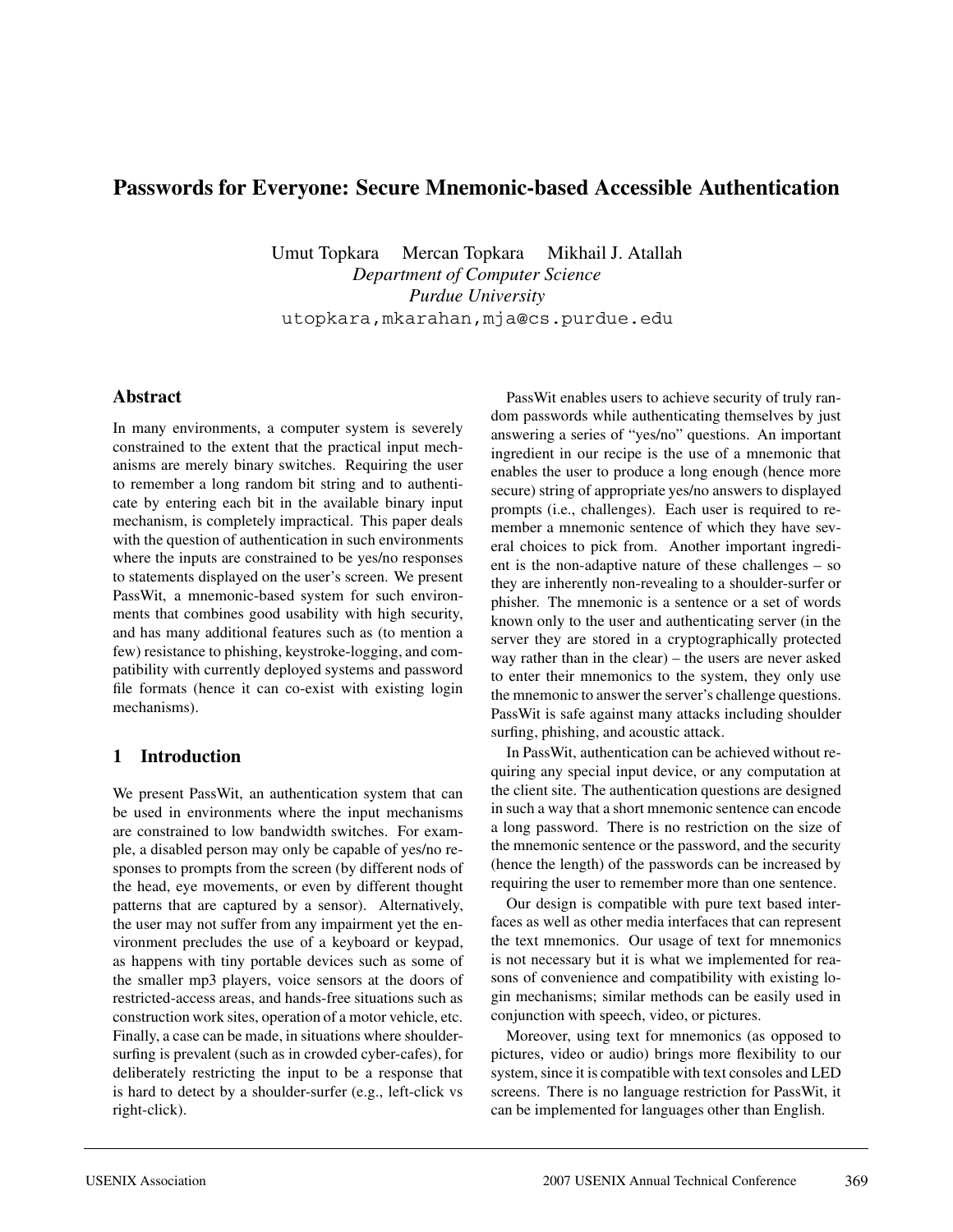## **2 Challenges and The Adversary Model**

The primary challenge that we seek to overcome is to develop an authentication system which would be able to work in input-constrained environments. The ability to provide yes/no inputs makes it possible to transmit any random bit string but it does not help at all for remembering which bit string to transmit. A useful scheme needs to involve a mnemonic that makes it possible to securely remember a long random bit string, by remembering only a relatively short sentence.

A desirable authentication system should not require the user to carry an extra portable device (e.g. calculator) or even a paper and a pen to be widely applicable.

The password initialization and reset should be easy. In our case, initialization consists of asking the users on which topic they would like their mnemonic sentence to be, and later providing them alternative mnemonic sentences. Note that the users can use only yes/no answers to input their choice of mnemonic sentence.

We assume that all of the information used by the system during mnemonic creation is public and the adversary has equal (or more) computational power compared to our system.

The text passwords as well as the mnemonics in our system have to be secure against *dictionary attacks*. Mnemonics can not be a popular quote, or the lyrics of a well known song. We achieve this security by employing a mnemonic sentence generation method which was proposed as a part of a scheme for remembering conventional text passwords [16]. An adversary who has access to the passwords file (e.g., "/etc/passwd") does not gain any advantage when our system is used for authentication; our system does not weaken the security of existing authentication, it improves it by helping the users to have a truly random password.

A desired system should have resistance to attacks that involve capturing the user input for *replay attacks* (e.g. keystroke logging) or capturing the challenges (e.g. shoulder surfing). In our system the challenges and the user's responses are meaningless to an adversary, unless both are successfully captured at the same time.

Resistance to *phishing attacks* is a desired feature. Mnemonics are shared secrets between the user and the authenticating server and the users are never asked to enter their mnemonics to the system. The users can detect an adversary that does not know the shared secret. Otherwise an adversary does not gain any information about the password even if the user answers random phishing challenges.

Refer to [17] for a more detailed analysis of the challenges involved in building an authentication system for input constrained environments.

#### **3 System Overview**

We propose PassWit, an authentication system that is based on mnemonic passwords [16], whose details will be described in the following subsections, where  $P$  denotes the user's previously existing (and securely generated) password bit string (for now we assume  $P$  is 40 bits long, but we can accommodate any other length).

## **3.1 Password initialization step**

- 1. The system generates a number of random sentences  $s_1, \ldots, s_\lambda$  and displays them to the user. Each sentence has a length of  $\mu$  words (not counting functional words such as "the", "a", "with"). In our implementation we used  $\mu = 10$ . For example,  $s_2$ could come from tracing a random left-to-right path along the columns of Table 1, using some of the password bits to select one word from each column. In this case, 4 password bits are used per column and first column shows the bit string encoded by the words in the same row. For example, if  $\mathcal{P} =$ 0101100101010011111101001000101010001101 then the resulting  $s_2$  is *Angry union artists simply dismissed demand to forgive the laziness of the crazy mayor.* Each  $s_i$  is selected from a separate table like Table 1 which was derived from a different text source (e.g., sports news, stock markets, etc).
- 2. The user selects one of the above  $s_i$ 's, suppose it consists of the successive words  $m_1, m_2, \ldots, m_\mu$ .
- 3. The column  $C_j$  from which word  $m_j$  was selected contains what we call the equivalence class (in that table) of the word  $m_j$ . We use r to denote the size of an equivalence class; in our example  $r = 16$ . The user does not need to memorize the equivalence class (only  $m_j$  needs to be remembered).

## **3.2 Authentication step**

For  $j = 1, \ldots, \mu$  in turn, the system asks the user,  $\ell =$  $\log_2 r$  questions ( $\ell = 4$  in our example) about column  $C_i$ , as follows.

1. The system randomly permutes the entries of column  $C_i$  before creating the challenges at each session (which foils a replay attack). For the ith entry of  $C_i$  in the permuted order, let  $b_{i,3}b_{i,2}b_{i,1}b_{i,0}$  be the binary representation of i. For instance last column of Table 1 might be permuted as {leader, senator, enemy, foe, king, queen, president, chairman, children, mayor, friend, ally, associate, assistant, manager, supporter}.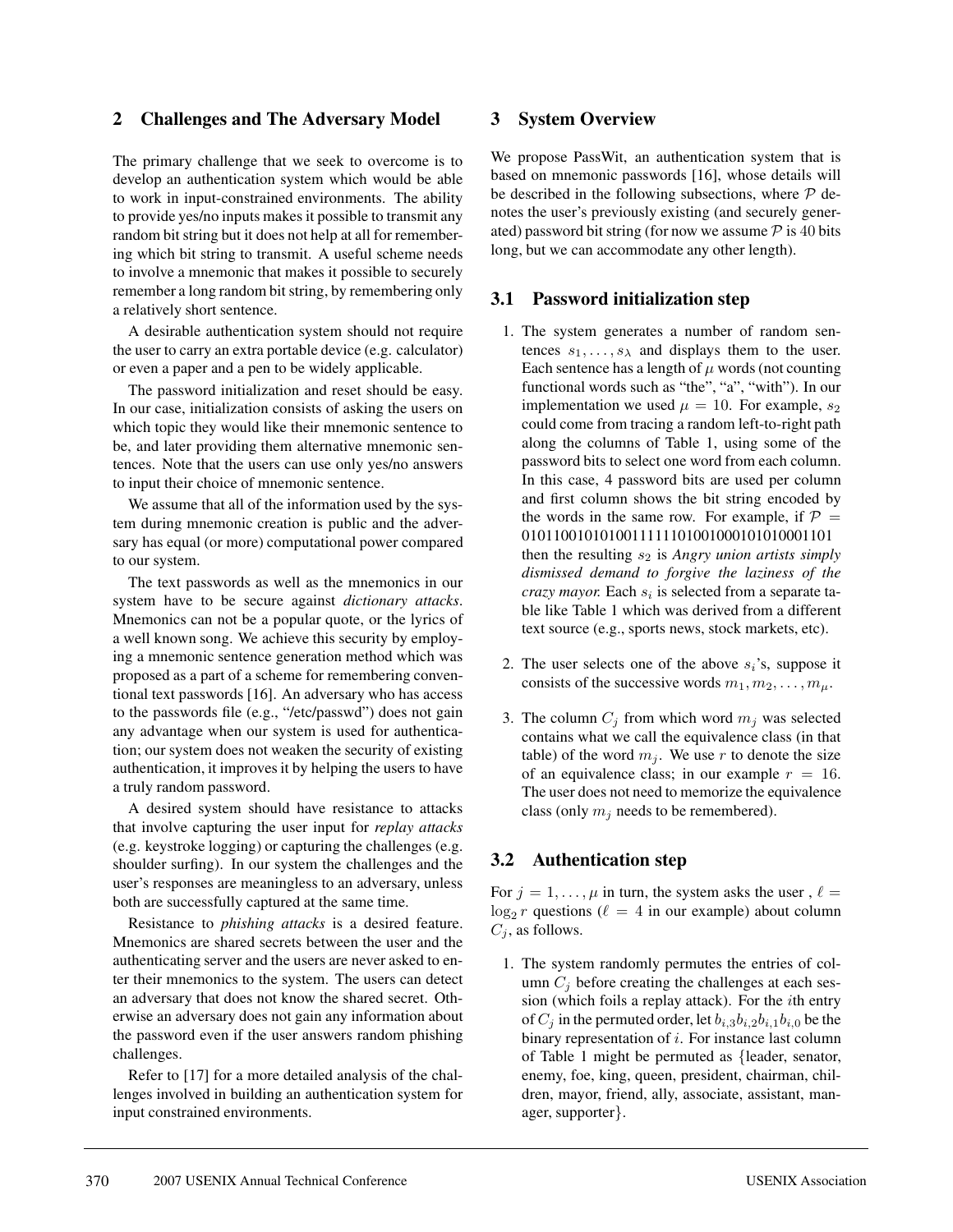- 2. The system creates 4 sets  $Q_3, Q_2, Q_1, Q_0$  such that the *i*th word of the permuted  $C_i$  is included in  $Q_k$  if and only if  $b_{i,k} = 1$ . For the permutation of  $C_{10}$ in the previous step,  $Q_0$  would be {senator, foe, queen, chairman, mayor, ally, assistant, supporter}, and  $Q_1$  would be {enemy, foe, president, chairman, friend, ally, manager, supporter}. Since the entry *leader* has index  $i = 0$  in the permutation of this example session, it does not appear in any of the  $Q_k$ . See Figure 1 for the challenges of this session, which are displayed in random order (as opposed to alphabetical order) as CAPTCHAs for added security against sophisticated malicious software (the random re-ordering as well as the CAPTCHA representation are not needed if there is no threat of such an adversary).
- 3. For  $k = 3, 2, 1, 0$  in turn, the system displays  $Q_k$  to the user who answers "Yes" if the mnemonic word  $m_i$  (corresponding to the current column  $C_i$ ) is in  $Q_k$ , and answers "No" otherwise.

We note that (i) the user's answers uniquely identify to the server the mnemonic word in each column; (ii) the total number of questions is logarithmic in the size r of each column, so that password security can be increased by a factor of  $2^{\mu}$  by doubling the size of a column yet adding only 1 extra question per column (and, more importantly, without any increase in the size of the mnemonic, i.e., without further burdening the user's memory); (iii) a *shoulder-surfer* adversary sees the questions but not the user's yes/no answers (hence learns nothing); (iv) that a *keystroke-logger* sees the answers but cannot use them to authenticate itself or to obtain the passwords unless it can relate these answers to the challenges (which are preferably obfuscated as in the figure); (v) that a *phisher* adversary does not even know what questions to display, immediately alerting the user that something seriously phishy is going on (even if the phisher got a user to respond to very unfamiliar challenges, those responses are useless to such an attacker).

## **4 Implementation Details**

We assume that the environment enables the user to read (or hear) the challenges displayed on the screen and the user can input the yes/no answers through a switch. The system includes a large set of tables, S, which are already populated offline. These tables, such as Table 1, are used for generating mnemonic sentences and challenges. Each table has a unique ID. Every table corresponds to a source sentence from a corpus, and these source sentences are stored in the first row of the table. Table 1 was generated using an example source sentence "Leading U.S. couturiers are strongly resisting pressure

to regulate the thinness of the popular models." Every column in this table shows a possible candidate word set for replacing the original word in the first row (functional words are excluded).

## **4.1 Mnemonic Creation**

At mnemonic-creation time, the system first generates a random password,  $P$ , for the user (e.g. a random string of 40 bits), or the user's existing password is used. Next step is generating the possible candidates for mnemonic sentences that will encode this password.

If the source sentence has 10 words as in our example sentence, and each of these words have 16 alternatives; a random password chooses one word out of each of these 16 alternative words, hence encodes 4 bits per word, 40 bits in total.

The system selects the words that encode  $P$ . This process generates one candidate mnemonic sentence per such table. All of the candidate mnemonic sentences encode the same P.

At the end, the user is provided with a set of candidate mnemonic sentences to pick from and the random password,  $P$ , to use in a keyboard setting if needed.

Mnemonic creation concludes with the user's selection of one of the candidate mnemonic sentences for remembering as a mnemonic.

Once the user selects which mnemonic sentence to use, the ID of the corresponding table that generated it is recorded in the least significant  $log_2 |S|$  bits of the salted hash of the password file entry.

Since we have many source sentences (say 1024 of them), the user can choose from 1024 different mnemonic sentences generated for each source sentence. However there might be psychological attacks [8] to such a flexible system; hence we advise only a small random portion of these possible mnemonics be given as choice to the users.

# **4.2 Mnemonic Usage**

The mnemonic sentence is not stored in the system, instead the source table ID is stored in the salted password hash. The authentication involves a conversion of the yes/no answers of the user into a password.

We achieve this by generating the challenges in such a way that every yes/no answer narrows the search space by one-bit, similar to the idea behind the "20-Question Game". In our scheme, instead of looking for one object, we are searching for a password that is composed of concatenation of several substrings, each of which is encoded by a different word of the mnemonic sentence. Each mnemonic word is a member of an equivalence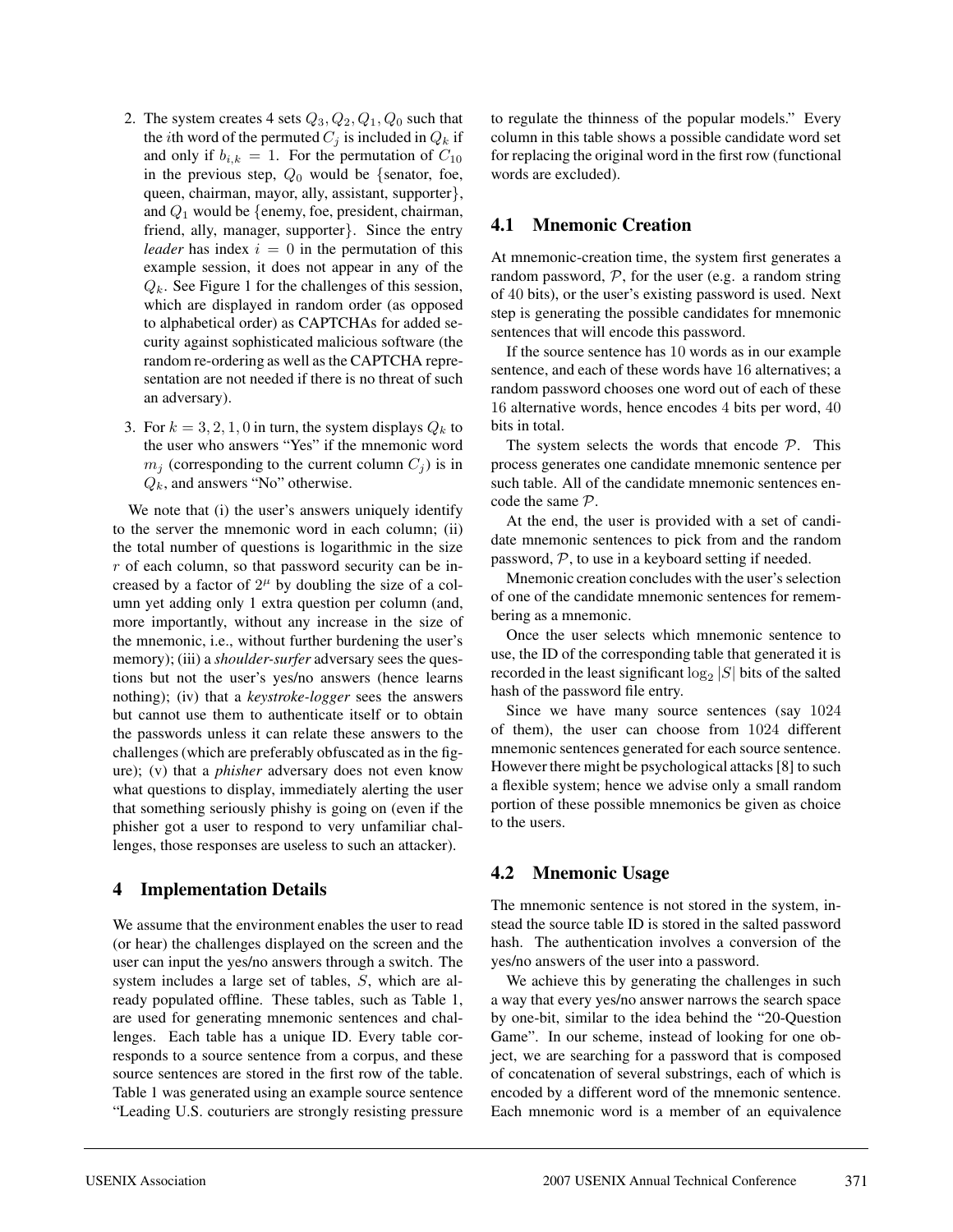|      | leading      | U.S.     | couturiers   | strongly     | resist    | pressure   | regulate   | thinness    | popular   | models    |
|------|--------------|----------|--------------|--------------|-----------|------------|------------|-------------|-----------|-----------|
| 0000 | peaceful     | viking   | tailor       | alarmingly   | welcome   | attempt    | modify     | rent        | passive   | queen     |
| 0001 | thoughtful   | romanian | cartoonist   | hardly       | agree     | haste      | alter      | wisdom      | inept     | leader    |
| 0010 | rich         | city     | beekeeper    | suddenly     | reject    | duress     | cement     | culture     | able      | senator   |
| 0011 | uninterested | rural    | realist      | simply       | embrace   | pressure   | manipulate | education   | dull      | supporter |
| 0100 | provoked     | irish    | firefighters | warily       | resist    | demand     | secure     | diligence   | hot       | king      |
| 0101 | angry        | suburban | artist       | doubtfully   | renounce  | bid        | fix        | weakness    | skilled   | ally      |
| 0110 | outraged     | texan    | architect    | remarkably   | submit    | call       | quantify   | salary      | adept     | foe       |
| 0111 | neutral      | aussie   | police       | again        | honor     | ultimatum  | measure    | pension     | dormant   | manager   |
| 1000 | furious      | canadian | cubist       | blindly      | recognize | struggle   | forgive    | thinness    | crazy     | friend    |
| 1001 | poor         | union    | farmer       | suspiciously | allow     | operation  | change     | obedience   | gifted    | president |
| 1010 | average      | british  | fantasist    | delicately   | accept    | order      | limit      | laziness    | bright    | enemy     |
| 1011 | determined   | european | developer    | fiercely     | surrender | imperative | throttle   | spirit      | witless   | children  |
| 1100 | strong       | downtown | farmer       | repeatedly   | tolerate  | hurry      | harness    | tenuity     | exhausted | associate |
| 1101 | calm         | urban    | goldsmith    | reluctantly  | permit    | insistence | deregulate | slenderness | talented  | mayor     |
| 1110 | silent       | italian  | musician     | discreetly   | refuse    | ban        | restrict   | citizenship | clumsy    | chairman  |
| 1111 | ordinary     | french   | drivers      | slowly       | dismiss   | decree     | fiddle     | discipline  | sharp     | assistant |

Table 1: The mnemonic generation table for the sentence "Leading U.S. couturiers are strongly resisting pressure to regulate the thinness of the popular models." The order of words within a column is randomly determined.

class, and we need to ask several questions that will deterministically find the exact mnemonic word within a class. We ask  $\log_2 r$ , (e.g., 4), questions to determine one mnemonic word, where  $r$ , (e.g., 16), is the number of words in an equivalence class.

The key idea behind generating each challenge is very similar to the idea behind *non-adaptive blood testing* technique [9]. The area of combinatorial group testing concerns itself with performing group tests on subsets of a given set to identify defective elements in that set: A test for a subset tells whether that subset contains a defective element. If the set size is  $r$  and the number of defective elements is no more than  $d$ , then the goal is to pinpoint all the defective elements by making as few group tests as possible. The original problem was adaptive in the sense that test  $i+1$  could be designed after the outcome of test  $i$  was known, thereby enabling a simple binary search for the defective element in the special case of  $d = 1$ . The non-adaptive version of the problem is when all the tests are done in a single round, with all the subsets to be tested determined in advance.

The analogy with our problem is as follows: For each mnemonic word  $m_j$ , the r "blood samples" are the r words in  $m_i$ 's equivalence class. The mnemonic word is like the contaminated blood sample. The server presents the user with a subset of words from  $m_j$ 's equivalence class,  $C_j$ , (possibly containing  $m_j$ ) and the user is supposed to respond yes or no based on whether  $m_i$  is in that subset (i.e., whether that subset is "contaminated"). The server tests subsets in a manner that enables it to uniquely identify  $m_i$ , and then the server does a table lookup (local to the server) to derive the password bit string associated with  $m_j$ .

To prevent the adversary from learning anything by us-

ing the questions, it is imperative for the server to use a *non-adaptive* technique whereby *all* the questions have been pre-determined well in advance, as in non-adaptive combinatorial group testing. The questions are therefore independent of which item in the set is the "contaminated" one, and hence they reveal nothing to the adversary who sees them. Using adaptive group testing techniques (like binary search) for determining the questions would be lethal from the security point of view.

Our scheme will use  $d = 1$ , for which an  $\ell = \lceil \log_2 r \rceil$ test non-adaptive solution is well known and in fact quite straightforward. We briefly sketch it, for the sake of making this paper self-contained. In what follows  $C_i$  is the equivalence class of word  $m_j$ , where  $|C_j| = r$ . (Recall the authentication step described in Section 3)

- 1. Let the words in  $C_j$  be listed in an order (which will be randomly changed at every authentication session) as  $w_1, \ldots, w_\mu$ .
- 2. For each word  $w_i$ , let the  $\ell$  bit binary representation of *i* be denoted as the bit string  $b_{i,\ell-1},\ldots,b_{i,0}$ .
- 3. For  $k = 0, \ldots, \ell 1$  in turn, the server's question  $Q_k$  is constructed as follows: Every  $w_j$  whose  $b_{i,k} = 1$  is included in  $Q_k$ .

The server asks  $\ell$  questions, and each question is constructed without any dependency on which element of  $C_i$ is the "contaminated" one,  $m_i$ . The server can easily determine  $m_j$ : It is the only word of  $C_j$  such that all of the  $Q_k$ 's that contained it were answered with a "yes" by the user. Note that, this scheme is not restricted to inputting passwords using mnemonics, and it can be used to input plain text passwords when the challenges contain single ASCII symbols.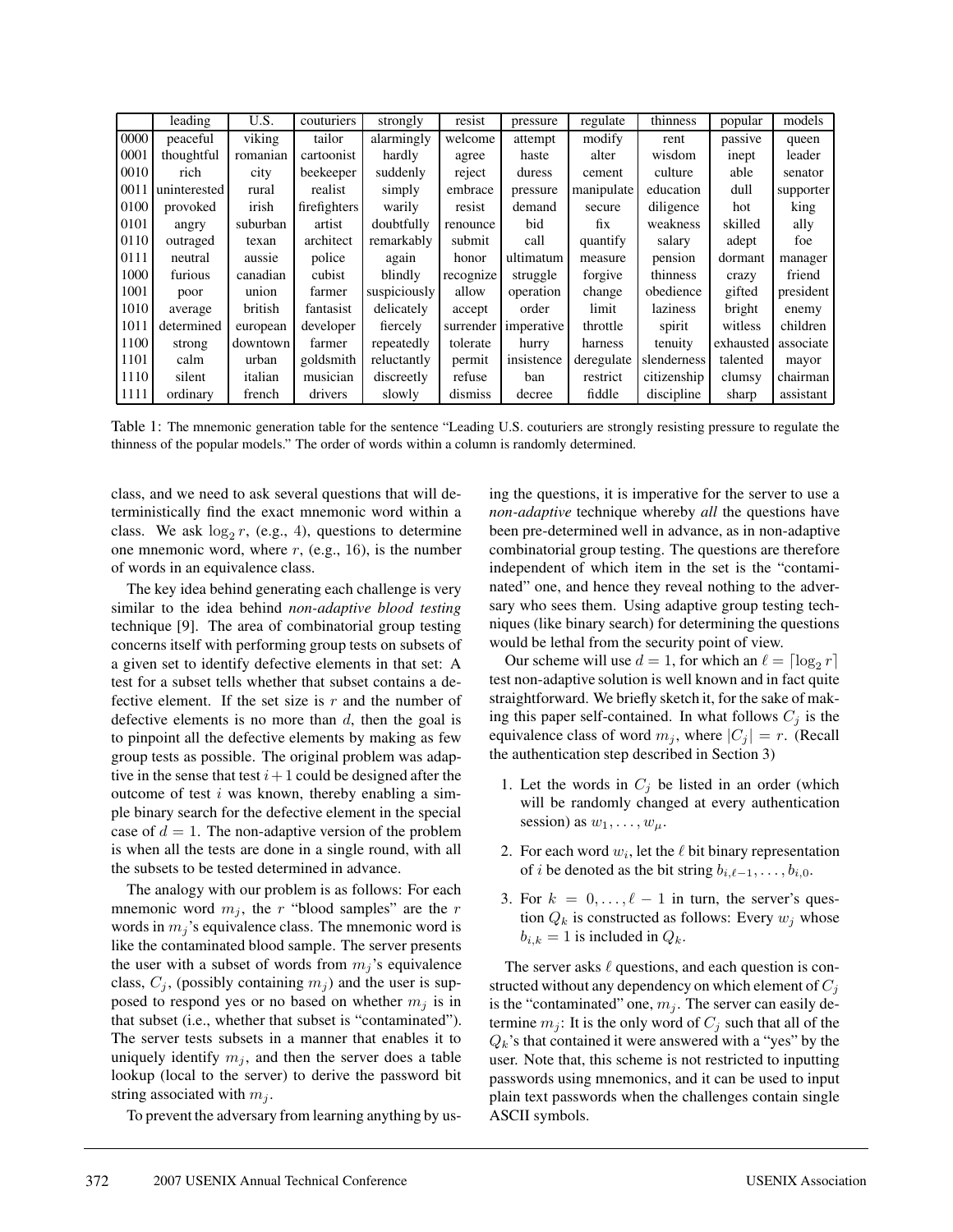When the equivalence classes have a size of 16 as in our example, each challenge will have 8 words and the user will be asked 4 questions. An example question for finding the mnemonic word in the last column of Table 1 would be as follows:"Does your mnemonic sentence contain one of the following words?: { senator, foe, queen, chairman, mayor, ally, assistant, supporter }". The user answers 40 such questions in total (4 for each one of the 10 mnemonic words) with a "yes" or a "no" signal using the switch (equivalently with 1 for "yes" or 0 for "no").

After the answers are collected, the system extracts each password substring encoded by the mnemonic words and concatenates them in the order corresponding to the order of words in the source sentence to form the password  $P$ . The hash of  $P$  with the salt is compared to the hash value kept in the password file (where the hash value is stored as in the regular UNIX password file). Note that the same password file can still be used with the ASCII passwords.

Our current password size of 40 bits falls short of the 52 bits commonly used in deployed systems, but we are confident that we will be able to exceed the 52 bits in the continuation and further refinement of this work. In the meantime, even in its present form our current implementation is suitable for use as a front-end to a 52-bit password system: We would use our system for entering 40 of the 52 bits, and the missing 12 bits would be handled as private salt in a similar fashion to what was described in [12] – by the front-end essentially trying all  $2^{12}$  possibilities for the remaining 12 bits. The password file would stay the same as before our system was deployed, as would the password: We act only as a front end, when normal keyboard entry is either impossible or risky.

# **5 Related Work**

Previous studies state the requirements for increasing the accessibility of electronic resources for the disabled users [1, 6, 5, 13, 2, 4] and suggest possible techniques to increase the bandwidth of input from these users [10, 7]. There is also a body of work for providing access to web through smaller devices which have limited input capabilities [3, 18]. These two research areas have a considerable overlap in the design requirements such as assumption of low input bandwidth, emphasis on usability, and the need for platform independence. Trewin discusses the overlap between the accessibility requirements for desktop browsers for Web, and the requirements for a usable Mobile Web in [18].

Mankoff et al. discuss the needs of motor disabled users for accessing the web in [13]. They study scenarios where the users control a switch through simple muscle

movements such as raising an eye brow [10], or Brain Computer Interface (BCI) [19].

Pass-thoughts system [15] is based on recognition of unique brain signals send by the users. Thorpe et al. list the following set of requirements for an authentication system: i) changeability; ii) shoulder-surfing resistance; iii) theft protection ( e.g. through acoustic attacks, or brute force attacks); iv) protection from user noncompliance; and, v) usability. The authors also present an authentication scheme that is solely based on training a user to think about the same idea (e.g. a place, a thing, or a melody), and recording the repeatable parts of the brain signal features extracted from this "pass-thought". Thorpe et al. reported that the BCI technology, that was available at the time of their study (September 2005), enabled the users to input approximately 25 bits per minute, which was not sufficient to provide enough bandwidth for the implementation of their sophisticated authentication scheme.

In 2004, Yan et al. conducted a controlled experiment to compare the effects of giving three alternative forms of advice about password selection [20]. The results of this study gave very valuable hints for designing a usable and secure authentication system: i) users have difficulty remembering random passwords (students in the group that was asked to write down their random passwords continued to carry the written copy for 4.8 weeks on the average.), ii) passwords derived from mnemonic phrases are indeed harder for an adversary to guess than naively selected passwords, iii) it is equally easy to remember strong passwords derived from mnemonic phrases and naively selected weak passwords.

Jeyaraman and Topkara proposed a system to increase the usability of text password authentication by automatically generating mnemonic sentences which help the users in remembering truly random passwords [11]. A more recently introduced mnemonic scheme for text password authentication by Topkara et al. [16] allows the users to maintain a multiplicity of truly random passwords, which are independently selected, by remembering only one mnemonic sentence. An adversary who breaks one of the passwords encoded in the mnemonic sentence does not gain information about the other passwords.

Note that in both schemes, [11, 16], the mnemonics are used as an aid to remember text passwords, whereas the current paper enables the use of the mnemonic sentence to serve as the password itself. In the current paper our main challenge is to construct an authentication mechanism that can work in restricted environments. We present a suggested mode of use for other mnemonic password schemes that use other media mnemonics including graphics, and audio besides text. The scheme in this paper provides resistance to phishing, to keystroke-